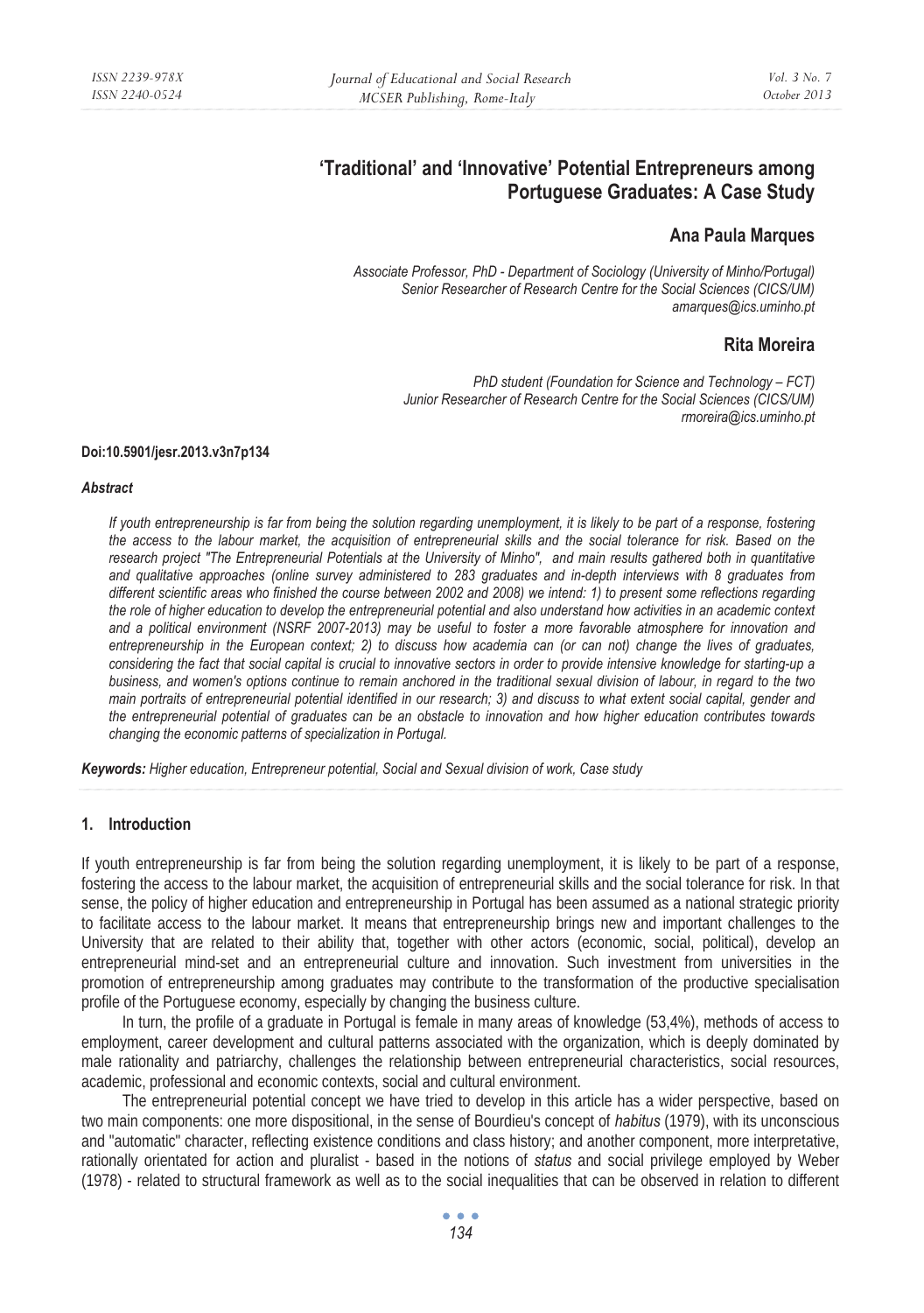buying powers and different identities in the family groups, namely from the *prestige* and *status* definitions in social hierarchy (e.g. education level, profession, lifestyle). In this perspective, the entrepreneurial potential is considered to involve various dimensions and a pluricausal nature, and may be influenced not only by symbolic-cultural configurations (cultural values and symbolic representations) but also by social capital, in particular due to the objective socioprofessional and educational conditions that define the class structures of the family (occupational work system with different types of capital).

Thus, it will be important to understand to which point the focus on entrepreneurial potential centred in the social and gender inequalities among university graduates is inscribed in the logic of reproduction and validation of social inequalities in the framework of higher education policies. This assumption leads us to some relevant questions: to what extent does higher education maintain selectivity in its social recruiting pattern? What is the influence of social origin in the enterprising intention? Does gender influence entrepreneurial potential? Are there differences between courses or at least education fields chosen by those graduates with greater entrepreneurial potential?

In this paper we intend to test some possible answers for these questions, using the results from recent case study<sup>1</sup> conducted at the University of Minho, a Portuguese university located in the north of the country. This paper is structured into subsections addressing four main topics. In the first, some reflexions about selectivity patterns of Portuguese higher education system are addressed. In the second, we point out significant changes in the (re) configuration of higher education emphasising the role of entrepreneurship education. In the third, the exploration of substantial information allows us to characterize the socio-graphical profile of graduates, including their main motivations and preferred sectors for an entrepreneur activity. In the fourth, we present the structure of disposition for entrepreneurial activity by graduate's profile perceptions and point out that women's options continue to remain anchored in the traditional sexual division of labour, in regard to the two main portraits of entrepreneurial potential identified in our research.

### **2. Selectivity patterns and dispositions towards entrepreneurship**

The selectivity of the higher education system, exercised according to the social origins of the families of their young candidates, has been a persistent trend during the past few decades. This trend, corroborated by various sociological researches carried out internationally (Wright, 1997; Bourdieu & Passeron, 1964, 1972; Bourdieu, 1979) and nationally (Casanova, 1993; Fernandes, 2001; Machado *et al*., 2003; Estanque & Nunes, 2003; Marques, 2006, 2007; Gonçalves, 2009) has been followed, in a yet feeble manner, by a process of progressive widening of the social base of recruitment, with the access of young students from families with relatively low educational and professional qualifications.

In many countries, including Portugal, it is possible to identify strong indicators that the various "elites" continue to perform a prominent role inside higher education, by means of a stratified higher education structure and protected positions in the labour market, or both (cf. Bourdieu, 1979; Balsa *et al.,* 2001; Brennan, 2002, Teichler, 2007). Regardless, there has been a progressive mitigation of social inequalities in the access to higher education, which has led to a *social recruiting double standard* (Machado *et al*., 2003) or class dualism, but is not sufficient to constitute equal opportunities structures. In fact, cultural capital and the system of dispositions inherited from the family still operate as the social reproduction logic that acts as social selection mechanism (Marques & Moreira, 2011b).

One of the main axis of internal differentiation in the university system is its division in main areas of knowledge, which Machado *et al.* (2003) identify as *a prestige hierarchy socially attributed to the various areas* that cross the higher education field, which is translated into a social closure of certain education areas to students from families with less resources. Thus, in certain courses, such as medicine, law and architecture, an over-representation of students from families with high educational and economic capital persists.

Likewise, it is possible to verify high selectivity relative to education choices, for which feminine preferences explain, in great measure, the sexual replication of the social division of work. The predominance of gender stereotypes, based on a process of "naturalization" of gender roles (Bourdieu, 1998) contributes towards deepening the diversified and unequally valued presence of education paths in function of gender. Some authors talk about the "double effect of gender discrimination" (Cruz & Cruzeiro, 1995) or the "bad choices" (Grácio, 1997) made by women, due to the fact that their options focus on courses with a literary and humanist nature or due to their greater difficulty in accessing work and

<sup>1</sup> This paper is part of the research project entitled "The Entrepreneurial Potentials at the University of Minho" (2010-2012) in which it was intended, firstly, to address the shortcomings of existing empirical studies on the topic of entrepreneurship; and secondly, to understand the important role of higher education in developing knowledge and skills that influence the manner in which they shape the processes of professional transition.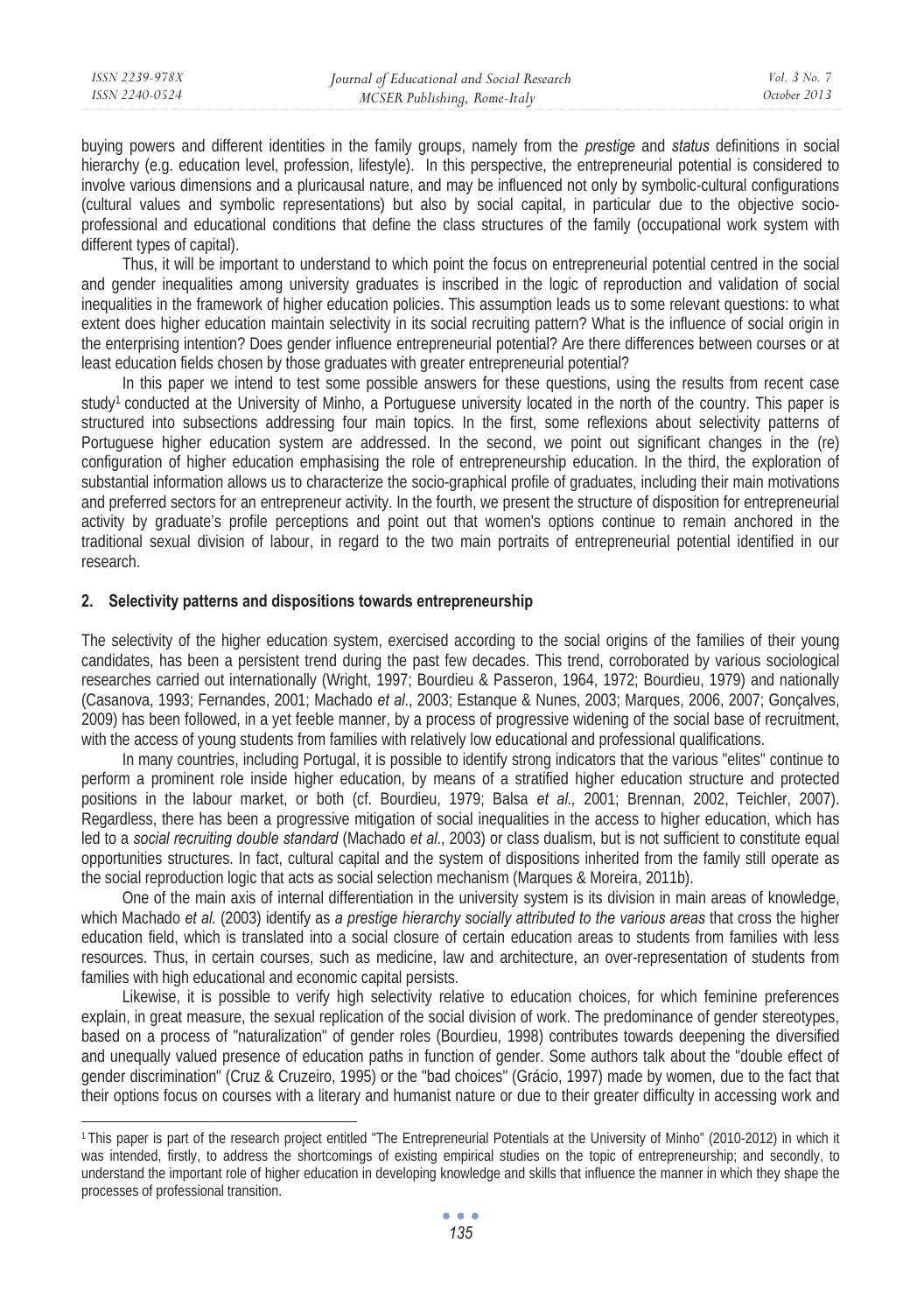| ISSN 2239-978X | Journal of Educational and Social Research | <i>Vol.</i> 3 No. 7 |
|----------------|--------------------------------------------|---------------------|
| ISSN 2240-0524 | MCSER Publishing, Rome-Italy               | October 2013        |

in exercising professions with greater power and social prestige (Marques & Moreira, 2011a).

In the present article we shall cast a look on the social class origin of the graduates in order to understand their dispositions towards entrepreneurship. It is important for us to consider the role of family not only in the socialization process but, above all, as a social group endowed with different resources and varied social capital (e.g. economic, educational and cultural). In this perspective, it is admissible to accept that the social capital link based on family or other intimate relation links may generate different values, beliefs and confidence in the cognitive dimension, favouring the individual dispositions for entrepreneurship. Thus, the contact with business people among family or friends generates, as established by Bott (1976), more favourable perceptions of the convenience or feasibility of creating a personal business.

Adopting this theoretical approach, we have built a model of analysis of entrepreneurial intentions which, in very broad terms, operationalizes *i)* the relations between the characterization variables of the social origin of the family (social capital) of the graduates from University of Minho, *ii)* associating them to other factors that explain social inequalities, such as the education field and the gender of the graduates.

#### **3. Academic entrepreneurship and policy environment**

In the past few years, in Portugal as well as in the rest of Europe, entrepreneurship has been presented as one of the possible access ways to the labour market, having clearly become a professional transition alternative, particularly important for young individuals with higher qualifications. The problem of the substantial increase of the unemployment rate among higher education graduates presents new and important challenges to the University in regards to the employability of its graduates (ECOTEC, 2010; EC, 2009; Clark, 1998).

Notwithstanding the developments of the last decade, Europe still presents what is considered lower levels of exploitation of entrepreneurial potential, be that in terms of self-employment or creation of new businesses. Effectively, the data published in the *Global Entrepreneurship Monitor* (GEM, 2011) does not favour Europeans in regards to entrepreneurial initiative, especially in comparison to countries such as the U.S.A. and Japan. When analysing differences between the genders, it is possible to verify that it is mostly men who are involved in entrepreneurial activities or who declared their intention to start entrepreneurial activities. This discrepancy between the genders also presents itself in relation to the motivation for entrepreneurial activity, with more men than women declaring opportunity as the main reason to start a business; in an opposite situation, significantly, there is no gender disparity when the base of motivation is necessity (Marques & Moreira, 2011a).

The necessity of improving entrepreneurial and innovation capacities of European populations deserved special attention in three flagship initiatives of the current *Europe 2020* strategy for employment and sustainable growth: "Innovation Union", "Youth on the Move" and "An Agenda for new skills and jobs", with action programs such as *Youth@Work2* and *Erasmus for Young Entrepreneurs,3* currently in underway.

The promotion and support to qualified young entrepreneurship has been the aim of public employment policies in Portugal, with particular emphasis on the transversal strategic plan *Youth Impulse - Strategic Plan for the Promotion of*  Youth Employability and Support to the SME<sup>"4</sup> and its measures "Passport to Entrepreneurship" and "Entrepreneurial Portugal". Both are measures in which self-employment or the creation of personal business gain relevance in the fight against unemployment or as access mechanisms for first jobs for young citizens with higher education qualifications. The support predicted in these programs aims to encourage entrepreneurship in this segment and make available specialized technical support (e.g. training; support in the elaboration of the business plan; monitoring and tutoring for the business), but also support for raising funds for the creation of businesses (e.g. financing, risk capital, micro-credit).

<sup>2</sup>This is a new action to fight youth unemployment. The main idea comprises in narrowing the relationship between young workers and small and medium businesses, promoting the search of these potential talents among SME employers and, simultaneously, promoting work in these companies as "a launching ramp for young people who are interested in becoming entrepreneurs".

<sup>3</sup>Erasmus for Young Entrepreneurs is a new European exchange programme that aims to support new or future business people in acquiring relevant competences for the management of a small or medium business and assist experienced businessmen or businesswomen who seek new perspectives and international cooperation opportunities. Its objective is to foster entrepreneurship and competitiveness as well as the internationalisation of companies in the European Union.<br>4 The Youth Impulse programme presents a wide set of measures to fight youth unemployment. Information available in:

http://www.portugal.gov.pt.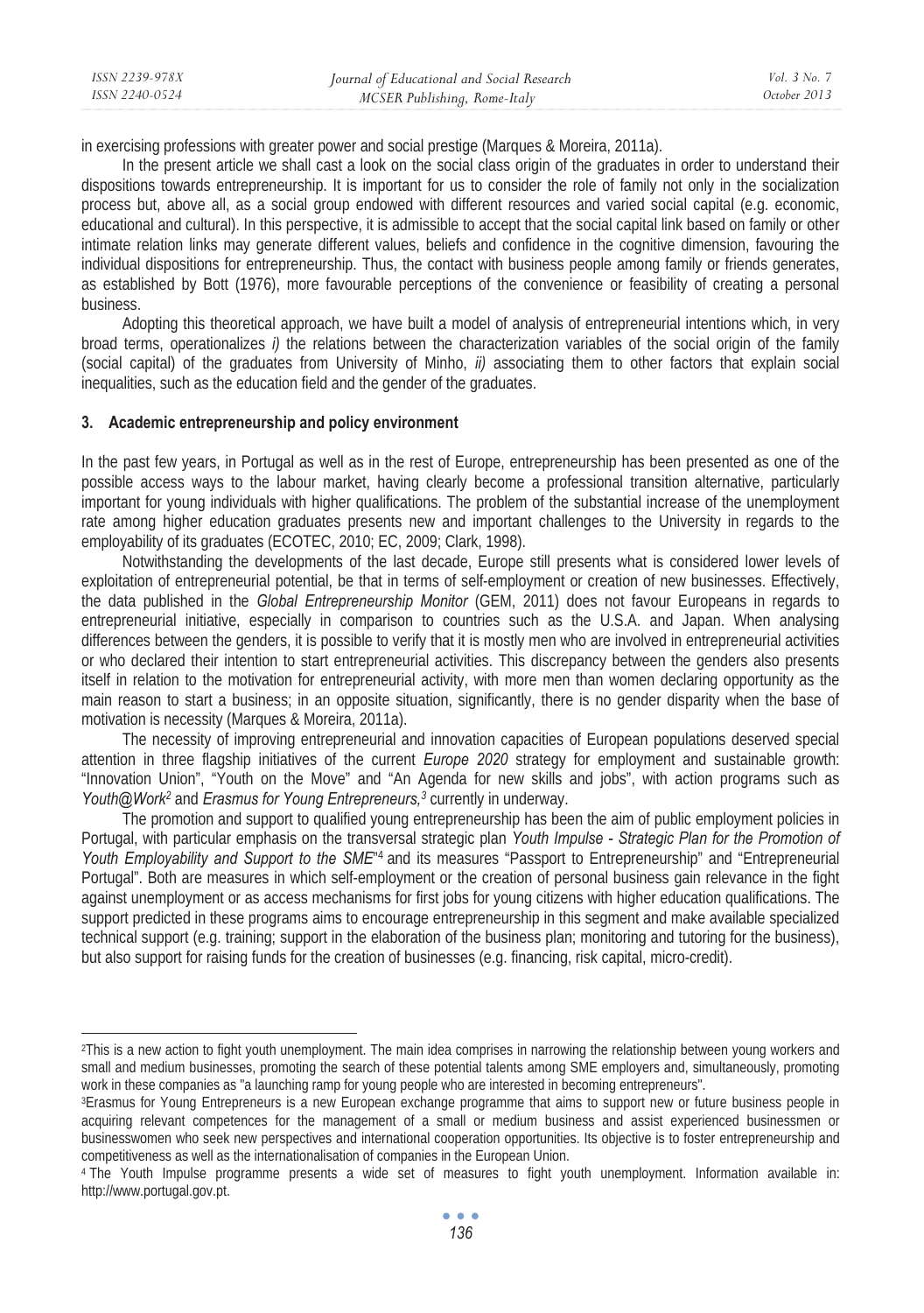# **4. Entrepreneurial potential: social origin, gender and educational field**

#### *4.1 Research design*

In this point we will advance with the presentation of some of the main aspects obtained in the research "The Entrepreneurial potentials at the University of Minho (2010-2012)". The methodological design combined both quantitative and qualitative approaches. In the first methodological stage, an online survey was applied to a universe of 1,419 graduates from the University of Minho who terminated their course between 2002 and 2008. These graduates are from 43 courses that were grouped into six scientific areas, according to the Portuguese National Classification of Education and Training Areas (2008) as: "Education", "Humanities", "Social Sciences and Law", "Science and Computing", "Engineering" and "Health and social care". The obtained sample resulted in a 20% share quota, totalling 283 valid surveys. In the second methodological stage, in-depth interviews of the graduates who participated in the first stage of this research, especially those with "high entrepreneurial potential" (in total 8 interviews) took place. Analysing interview data, it was possible to stress some information concerning main motivations and projects for selfemployment/business.

### *4.2 Educational field and gender*

The data presented in table 1 shows us an elevated entrepreneurial potential among the graduates inquired - the majority (72%) declares having desired/considered creating their own business at some point of their path. However, it is possible to notice that the female graduates have a slightly lower propensity to self-employment/business (67%) in comparison to the male graduates (80%). In this case, the female graduates from the "Humanities" field (50%) demonstrated the least interest in materializing a business project. This lower propensity of the female gender for entrepreneurship has been corroborated in research previously carried out in family companies, demonstrating that the men in these families are socialized for a high position in the companies from a very tender age, unlike the women (Ussman, 1998).

|                   | Education                           | 72.9 |
|-------------------|-------------------------------------|------|
|                   | <b>Humanities</b>                   | 50.0 |
|                   | Social Sciences and Law             | 76.9 |
|                   | Sciences and Information Technology | 67.3 |
| Educational field | Engineering                         | 75.0 |
|                   | Health and social protection        | 66.7 |
|                   | Masculine                           | 79.8 |
| ఠ                 | Feminine                            | 67.9 |
|                   | Total                               | 72%  |
|                   | (N)                                 | 197  |

**Table** 1: Entrepreneurial intention by educational field and sex (%)

**Source:** Potential of entrepreneurship at UM Survey (2010)

Also, table 1 shows that the predisposition for entrepreneurship has greater expression in the "Social Sciences and Law" (77%), Engineering (75%) and "Education" (73%) fields.5 According to the respondents, this is mainly due to a desire for new challenges and for making more money, associated to difficulties finding jobs in the field of graduation.

In relation to the preferred activity sectors and to the motivations for the creation of self-employment/business, there are differences according to gender and field of education. With the exception of a few courses, there is a concentration of female "Social Sciences" and "Education" graduates in a restricted set of activity sectors associated to care, such as "Education, Health and Social Action" and "Retail, Hospitality and Catering". Inversely, the preferences of male graduates from the "Engineering" courses are associated to the sectors of "Technology" and "Financial Activities, Real State, Rent and Corporate Services".

<sup>5</sup>This desire to move on to self-employment/business presents itself with more significance in the Social Communication, Law and Public Administration, Architecture and Civil Engineering courses.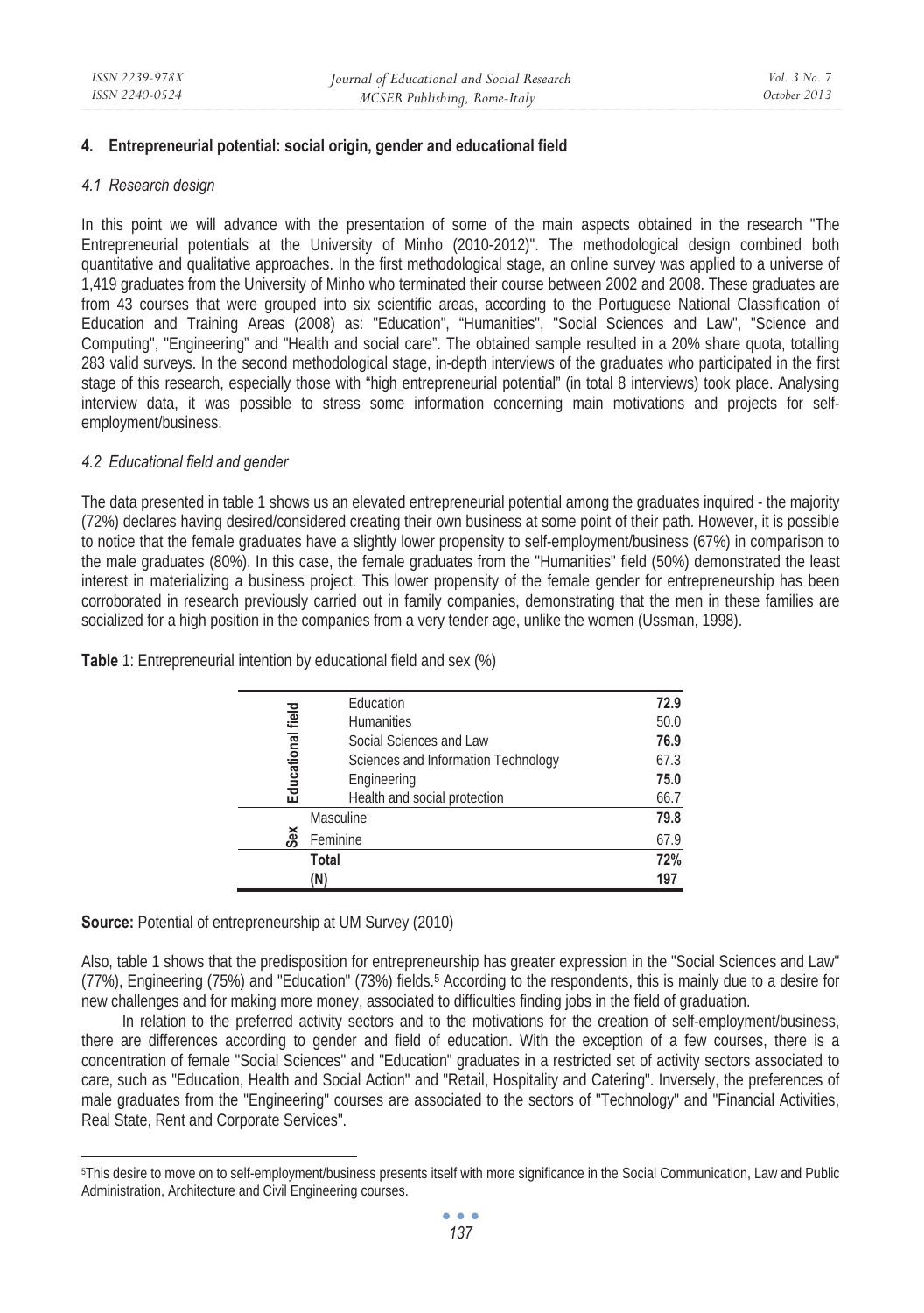A similar trend can be seen in relation to the motivation for entrepreneurial activities, with the difficulty in finding jobs in the graduation sector and better conciliation between family and professional life as important reasons to start a business appearing more often among female graduates in the "Social Sciences" and "Education" fields than among male graduates. Among the later, it is possible to notice that motivation is based on individual opportunities related to instrumental dimensions of the work involved, especially aspects such as the desire for new challenges, the perspective of higher earnings, the idea for a new product or service; despite the lack of great disparities between the genders, these aspects are more significant among male graduates in the "Engineering" field.

### *4.3 Social Origin*

The analysis of the social origin of the respondents starts from a privileged base of analysis: the family, where the sharing of resources and lifestyles can take different configurations and differentiate the relative positions that its members occupy in the structural space of social. In the case of our research, the sociologically relevant aspects involved in the analysis of the social origins of University of Minho graduates implied the use of two types of indicators: socio-professional and socio-educational indicators (Bourdieu, 1979; Costa, 1999; Machado *et al.*, 2003).

Firstly, it is important to highlight that the analysis of the information resulting from our research has shown little significant statistic correlation between the entrepreneurial intentions of the respondents and the educational level of both their parents<sup>6</sup>. However, a finer analysis of the information collected shows that those graduates whose parents possess higher educational capital (secondary and higher education) are more represented than those from families with parents who only completed the compulsory education levels<sup>7</sup>, even if this difference is not very relevant in comparative terms. This can be partially explained by the crossing of the entrepreneurial intention with various factors. We can refer, for example, to the higher education levels of the parents of "Social Sciences and Law" and "Engineering" graduates, who, despite the differences among the courses, have shown greater propensity for the execution of selfemployment/business projects. In the opposite direction, "Humanities" graduates are also those who come from domestic groups with lower education levels and present the lowest intention levels for entrepreneurship. In general, the data obtained demonstrates a connection, although slight, between the propensity for entrepreneurship, the area of graduation of the respondents and the educational level of their parents.

According to the data presented in table 2, it is possible to observe that families with higher global capital are more represented among the graduates with higher entrepreneurial potential. If we consider the two classes with higher volume of resources - "Businesspeople, Directors and Liberal Professionals" and "Technical and Framework Professionals" - it is possible to notice that these present greater entrepreneurship intention when compared to other professional groups. It is important to stress that in the case of "Factory Workers" there is a contrasting pattern between the two genders, with the entrepreneurial intention of sons influenced by the father figure.

In global terms, the data reveals that there is an important correlation between the professional group where the father is inserted and entrepreneurial intention. A possible explanation for this fact relates to the greater influence of fathers, in comparison to mothers, when it comes to the choice and transmission of professions to descendants. This idea is shared by Bourdieu (1979), who mentions that the correlation between one practice and the social origin (assessed by the father's position) results from a double effect: the effect of the influence exercised directly by the family or by the original conditions of existence and that of the social trajectory itself, about its dispositions and opinions. This latter is, by itself, an essential dimension of the first, since the trajectory of the father contributes to form the original experience of dynamic insertion in the social world (Marques & Moreira, 2011b).

**Table 2:** Entrepreneurial intention by socio-professional class of parents (%)

| Socio-professional class of the | Potential<br>.repreneurial ' |     |    |      |
|---------------------------------|------------------------------|-----|----|------|
| parents <sup>8</sup>            |                              | 'es | Νo | otal |

<sup>&</sup>lt;sup>6</sup> Father(χ2=4.80; V=0.134; p=0.187) Mother (χ2=1.59; V=0.077; p=0.662).<br><sup>7</sup>In regards to the educational level of the parents, we decided to consider for our analysis the compulsory education period of 9 years, enforced since January 1st 1981. This situation was altered recently by law no. 85/2009, which established a compulsory education period of 12 years (12nd grade) or until age 18.

<sup>&</sup>lt;sup>8It</sup> is important to mention that, within the composition of the variable socio-professional class of the parents (father and mother), we have combined the great profession groups of the National Professions Classification (CNP/94) and of the Portuguese Professions Classification (CPP/2010).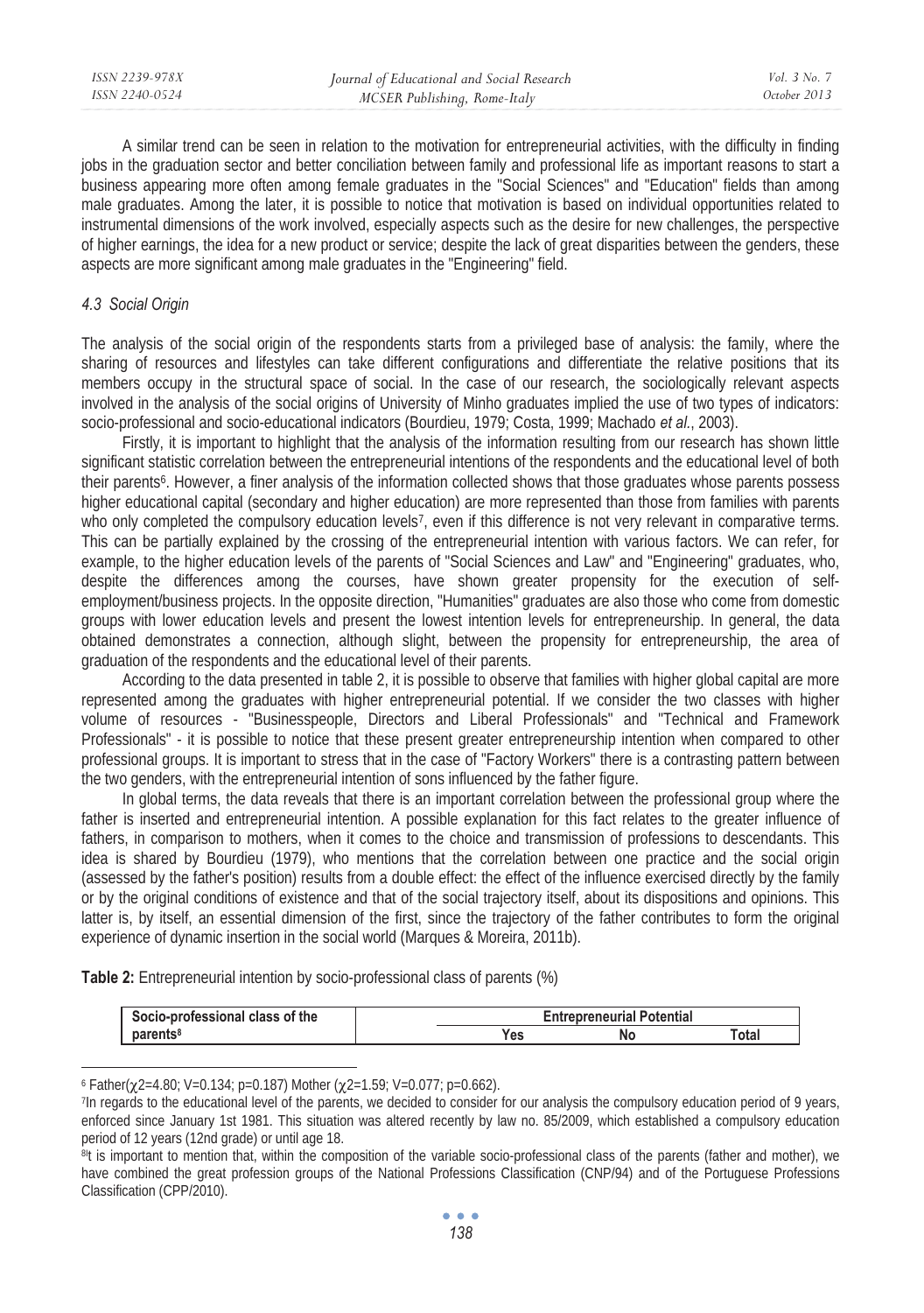| Businesspeople, directors and liberal | Father (1) | 77.5      | 22.5     | 100     |
|---------------------------------------|------------|-----------|----------|---------|
| professionals                         | Mother     | 61.1      | 38.9     | 100     |
| <b>Technical and framework</b>        | Father     | 82.1      | 17.9     | 100     |
| professionals                         | Mother     | 83        | 17       | 100     |
|                                       | Father     | 38.9      | 61.1     | 100     |
| Independent workers                   | Mother     | 71.4      | 28.6     | 100     |
|                                       | Father     | 76.2      | 23.8     | 100     |
| Factory workers                       | Mother     | 63.9      | 36.4     | 100     |
|                                       | Father     | 53.3      | 46.7     | 100     |
| Executing employees                   | Mother     | 66.7      | 33.3     | 100     |
| Other (non-classifiable)              | Father     | 75        | 25       | 100     |
|                                       | Mother     |           |          |         |
|                                       |            | $(N)$ 130 | $(N)$ 49 | (N) 179 |
| Total                                 | Father (1) | 72.6      | 24.7     | 100     |
|                                       |            | (N) 93    | (N) 35   | (N) 128 |
|                                       | Mother (2) | 72.7      | 27.3     | 100     |

(1) (χ2=16.43; V=0.303; p=0.006)

(2) (χ2=5.36; V=0.205; p=0.252)

### **Source:** Potential of entrepreneurship at UM Survey (2010)

For those reasons, it is not strange to find a greater predisposition for entrepreneurship among graduates from the two groups with more resources and more expression in our sample: the "Businesspeople, Directors and Liberal Professionals" and the "Technical and Framework Professionals". The resources detained by these groups are, in most cases, economic resources originated in business activities and management positions (in the public and private sectors) and not so much due to the possession of high levels of education (considering that the global percentage of fathers and mothers with academic background does not surpass 17% and 19%, respectively). This idea is reinforced if we pay attention to the high percentage of parents that only completed their compulsory education levels, a number that surpasses 65% in both cases (67% of fathers and 70% of mothers).

## **5. 'Traditional' and 'innovative' profiles of potential entrepreneurs**

Based on the analysis carried out in the preceding items, we will now present the two type-profiles that result from the operationalization of our analysis model, seeking to answer the main question posed by this work, which regards the different relations between social capital (position of the family of origin in the class structure), gender and the predisposition for entrepreneurship, consubstantiated in the idea of creation of self-employment/business. Beyond the social characterization factors (social origin and gender of the graduates), other aspects have been considered in this typological test, namely the preferential sectors and the motivations for carrying out a self-employment/business project.

We must also consider that the construction of this typological essay regards only the cases of graduates who revealed high entrepreneurial potential, that is, those individuals who at some point of their individual path have considered and/or desired the creation of a self-employment project or personal business. The key indicators that were the base of this essay enabled us to find not only common features among the respondents, but also the differentiating aspects and the singularities of each profile in relation to entrepreneurial potential. This proposal was supported by the crossing of information collected in two separate stages of the research<sup>9</sup>, as we have referred previously.

Table 3 summarizes the distribution of the population with high entrepreneurial potential in homogeneous groups, according to the two profiles identified: *Traditional entrepreneur potential* and *Innovative entrepreneur potential.*

The first profile, *Traditional entrepreneur potential,* is composed of a majority of women from two fields: "Social Sciences and Law" (in the specific case of the Law course, more traditionally orientated for the exercise of liberal professions) and "Education". Despite a double pattern of social recruitment, this profile encompasses young women from families with lower social capital, characterised by the low educational level of the parents (except in the case of the Law course) and composed of "Businesspeople, Directors, Liberal Professionals" and "Technical and Framework Professionals" or "Factory Workers". These individuals generally have ambitions of a self-employment/business project

 9 The type-profiles are supported by a simple statistical analysis of the information collected in the online surveys, as well as in the analysis of the contents obtained in the in-depth interviews.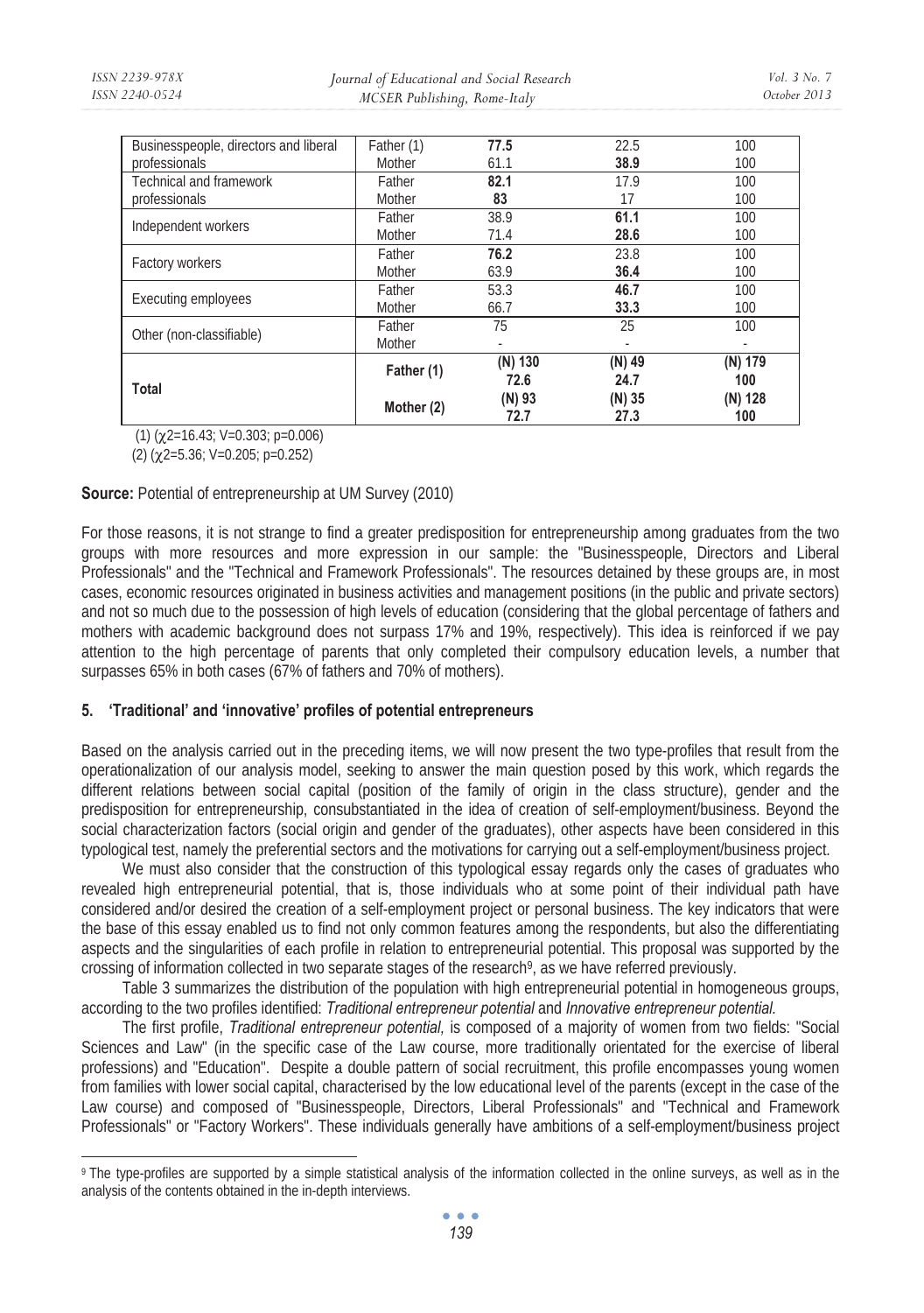| ISSN 2239-978X | Journal of Educational and Social Research | Vol. 3 No. 7 |
|----------------|--------------------------------------------|--------------|
| ISSN 2240-0524 | MCSER Publishing, Rome-Italy               | October 2013 |
|                |                                            |              |

for their professional future, but prefer to take this step in a set of restricted professional sets that are close to the traditional definition of "feminized" sectors, such as "Education, Health and Social Action" and "Retail, Hospitality and Catering". That is clear in the following statement of an interviewed woman: "My business sector is clothing, that is, creating a clothing line (...) we will bet on this project because we have a certain facility, in other words, financial facility, (this project) did not require much investment (...). This project is small, i.e., is not anything new ... we are trying something and seeing if it works" (E7, 30 year old Female, Education). Another aspect to consider in this profile is its position in relation to entrepreneurial activity, with the difficulty in graduates finding a job and better conciliation between family and professional life appearing as the main reasons to advance with self-employment/business. In fact, the 2nd woman interviewed revealed that the choice for entrepreneurship appears as an alternative to unemployment: (...) Look

... I'd liked, for example to start-up a FTA Leisure Centre (Free Time Activities), or a kindergarten. For now, because I really love children... and I think it is increasingly difficult to find employment (...) and I am going to have a son and I know it is increasingly difficult to find a kindergarten, for example, "(I3, Female, Sociology). As a result, in this profile, the motives to start entrepreneurial activities are more orientated by economic necessity, that is, as an alternative to unemployment and a way to ensure economic subsistence when jobs in an individual's graduation field are hard to find.

|                                                               | <b>Type-profiles</b>                                                                                                                                                 |                                                                                                                                                                                                                                                      |  |
|---------------------------------------------------------------|----------------------------------------------------------------------------------------------------------------------------------------------------------------------|------------------------------------------------------------------------------------------------------------------------------------------------------------------------------------------------------------------------------------------------------|--|
| Structure of entrepreneurial<br><b>intentions</b>             | Profile 1<br>Traditional entrepreneur potential                                                                                                                      | Profile 2<br>Innovative entrepreneur potential                                                                                                                                                                                                       |  |
| <b>Social Origin</b>                                          | Low educational level of parents<br>From the families of Factory Workers<br>and Ungualified Workers                                                                  | Higher education capital<br>From the families of Businesspeople,<br>Directors, Liberal Professionals<br>Medium and High Technical Levels                                                                                                             |  |
| <b>Educational field</b>                                      | <b>Social Sciences</b><br>Education                                                                                                                                  | Engineering                                                                                                                                                                                                                                          |  |
| <b>Sex</b>                                                    | Feminine                                                                                                                                                             | Masculine                                                                                                                                                                                                                                            |  |
| Sector of activities preferred<br>for self-mployment/business | Traditional, low skilled and feminized<br>work:<br>- Education, Health and Social Action<br>- Retail, Hospitality and Catering                                       | Innovative, skilled and masculinized work:<br>- Technology and Science:<br>- Financial Activities, Consulting, Real<br>Estate, Rent and Corporate Services                                                                                           |  |
| <b>Motivation for self-</b><br>employment/business            | Means to ensure economic<br>subsistence:<br>- difficulty finding jobs in the field of<br>graduation<br>- better conciliation between family and<br>professional life | Opportunity and Innovation, ambition to<br>apply the knowledge gained in the graduate<br>course:<br>- desire for new challenges;<br>- autonomy (being their own boss);<br>- perspective of earning more money;<br>- ideas for a new product/service. |  |

Table 3: Structure of entrepreneurial dispositions by graduate profiles<sup>10</sup>

**Source:** Potential of entrepreneurship at UM Survey (2010) and in-depth interviews (2011)

The second profile, *Innovative entrepreneur potential,* comprehends, in their majority, male graduates from courses in the "Engineering" field. This is also a group that presents a double pattern of recruitment in terms of social origin, despite the majority of students coming from families that possess more social capital, with the type-profile defined by higher educational level among the parents, who belong, in their majority, to the "Businesspeople, Directors, Liberal Professionals", "Technical and Framework Professionals" or "Factory Workers" family groups. As the name suggests, the group of individuals that comprise this profile invest in the development of more innovative business opportunities, preferring knowledge-intensive sectors and strategic areas of scientific and technological development, a fact that suggests more involvement in activity domains that make it possible for them to mobilize all their potential and apply the knowledge gained in their university courses. Among their preferences for the creation of self-employment/business employment stand out the sectors of "Information and Communication Technologies", "Biotechnologies" and "Financial Activities, Real Estate, Rent and Corporate Services", among others. We can underline this trend looking at the following

<sup>10</sup> It is important to mention that, beyond these two profiles of entrepreneurial intention, there may be others that do not differentiate from a statistical point of view, but which may be significant from the perspective of deeper sociological analysis.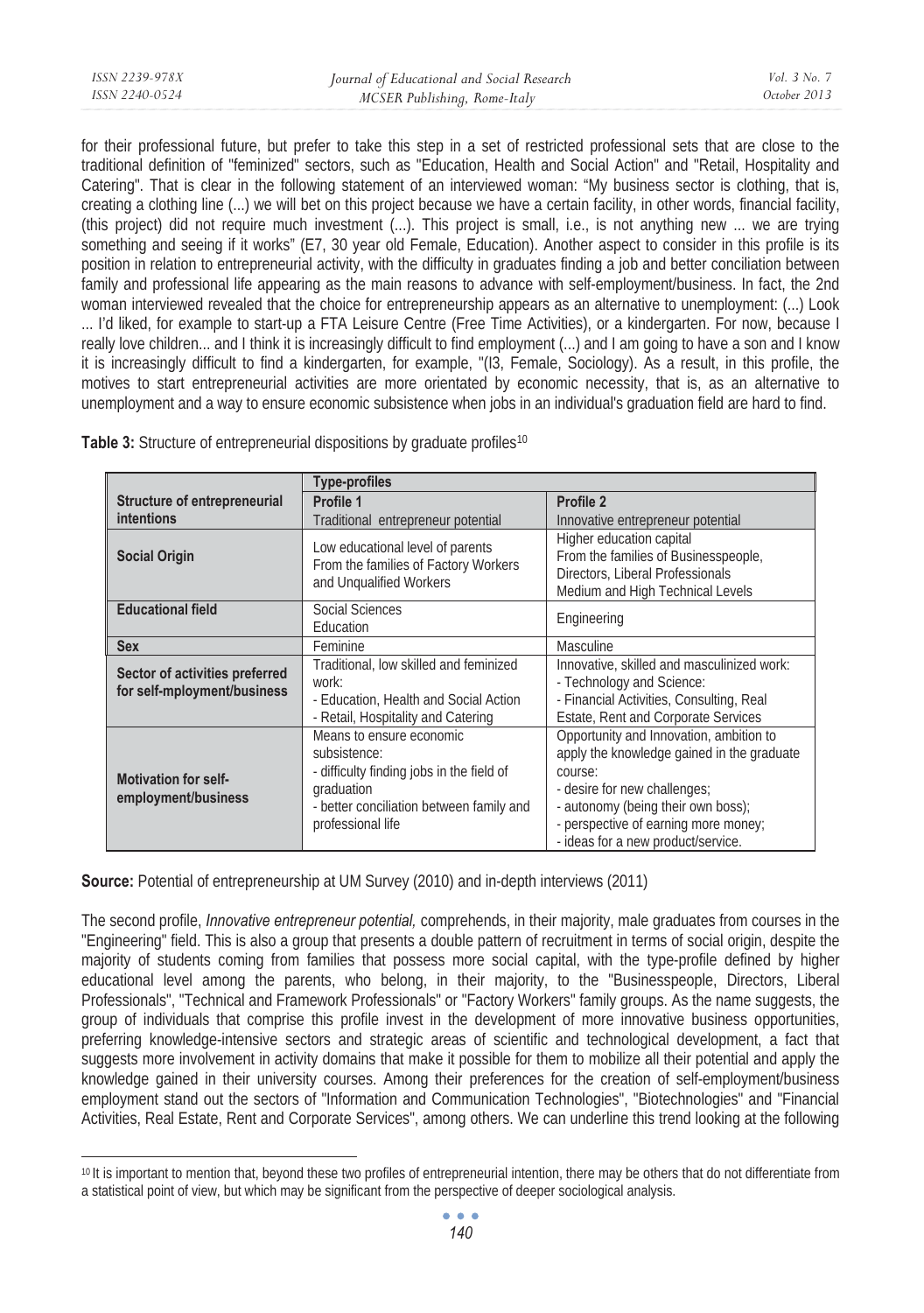| ISSN 2239-978X | Journal of Educational and Social Research | Vol. 3 No. 7 |
|----------------|--------------------------------------------|--------------|
| ISSN 2240-0524 | MCSER Publishing, Rome-Italy               | October 2013 |
|                |                                            |              |

statement obtained from an interviewed man: "I chose to create a company related to environmental engineering services, because of the basic training and knowledge that I have in this area  $\ldots$ ) I thought that we could foster better services. I also had personal research and development projects so it made sense for us to launch this service "(E8, 30 year old male, Environmental Engineering); and in another statement: "I can give several reasons to advance, but none is a matter of employability. It is really for enjoyment (…) I'm just not able to teach, I can do other things, I have a talent for that (…)" (I2, Man, Biology/Geology Teaching). As for the motivational base for self-employment/business, in this group it is possible to verify that it is related to opportunity and justified by aspects, such as the desire for new challenges and autonomy, the perspective of earning more money and the will to innovate with new products or services.

#### **6. Final notes**

The present paper was intended to essay the heuristic potential of a typological portrait of entrepreneurial intentions. The results collected in our research point to an important relation between the entrepreneurial intention and the social origin, field of education and gender of the graduates of the University of Minho that amassed our study. This data also shows that the higher social capital of the male graduates of the "Engineering" courses is decisive for the choice of innovative and knowledge-intensive sectors for the creation of a business; on the other hand, it is possible to notice that the feminine options of "Social Sciences" and "Education" graduates are still based in the traditional model of sexual division of labour, with individuals preferring to create self-employment/business in more "feminized" activity sectors related to care, as previously shown.

In truth, the predisposition for entrepreneurship is a consequence of various factors and different social capitals. The substantive analysis of the results of the entrepreneurial potential survey leads us to consider that the choices made by the graduates throughout their academic paths vary according to their preferences and social origins, which in turn make it possible to glimpse the way in which they unequally position themselves in relation to entrepreneurial intention.

Therefore, it seems plausible to assume that the entrepreneurship strand is particularly decisive in the game of social opportunities and obstacles in current days, with expectations that inequalities based on gender or scientific study field, in the current context of economic crisis and job instability/precariousness, become an obstacle to innovation and to the reconversion of the productive sectors of our country, as well as accentuating the social labour division and contributing for the reproduction of social inequality in the labour market. In this particular context, the exploration of two type-profiles of potential entrepreneurs (traditional vs. innovative) and some testimonials extracted from the in-depth interviews led us to question to which point the Academy, namely the academic trajectory, may effectively break (vertical and horizontal) professional and occupational segregation or, in contrary, configure itself to reproduce social inequalities in the labour market.

Finally, it is important to add that it would be interesting for future sociological research to deepen the concept of entrepreneurial potential, recurring to a multidimensional perspective that, in parallel to social origin, consider the importance of diversified factors and contexts (social, educational, cultural, political, economic) for the configuration of new entrepreneurial and innovative trajectories in higher education.

#### **References**

Balsa, C. M. et al, (2001). Perfil dos estudantes do Ensino Superior: Desigualdades e diferenciação. Lisboa: CEOS, Edições Colibri. Bott, E. (1976). Família e Rede Social. Rio de Janeiro : Francisco Alves Editora.

Bourdieu, P. (1979). La Distinction. Critique sociale du jugement. Paris : Les Éditions de Minuit

Bourdieu, P. (1998). La domination masculine. Paris : Edition Seuil

Bourdieu, P.; Passeron, J-C. (1970). La réproduction: Éléments pour une théorie du système d'enseignement. Paris : Les Éditions de Minuit.

Bourdieu, P.; Passeron, J-C. (1964). Les héritiers: Les étudiants et la culture. Paris :Les Éditions de Minuit.

Brennan, J. (2002). Transformation or Reproduction? Contradictions in the Social Role of the Contemporary University. In J. Enders & Fulton. Higher Education in a Globalising World: International Trends and Mutual Observation- A Festschrift in Honour of Ulrich Teichler. Higher Education Dynamics (1), Dordrecht, Netherlands, Springer, 73–86.

Casanova, J. L. (1993). Estudantes universitários: Composição social, representações e valores. Lisboa: Instituto de Ciências Sociais da Universidade de Lisboa e Instituto da Juventude.

Clark, B.R. (1998). Creating entrepreneurial universities: Organizational pathways of transformation. New York: Pergamon Press.

Costa, A. F. da (1999). Sociedade de bairro: Dinâmicas sociais da identidade cultural. Oeiras: Celta.

Cruz, M. B., & Cruzeiro, M. E. (1995), O desenvolvimento do ensino superior em Portugal: situação e problemas de acesso. Lisboa:Universidade de Lisboa, Instituto de Ciências Sociais.